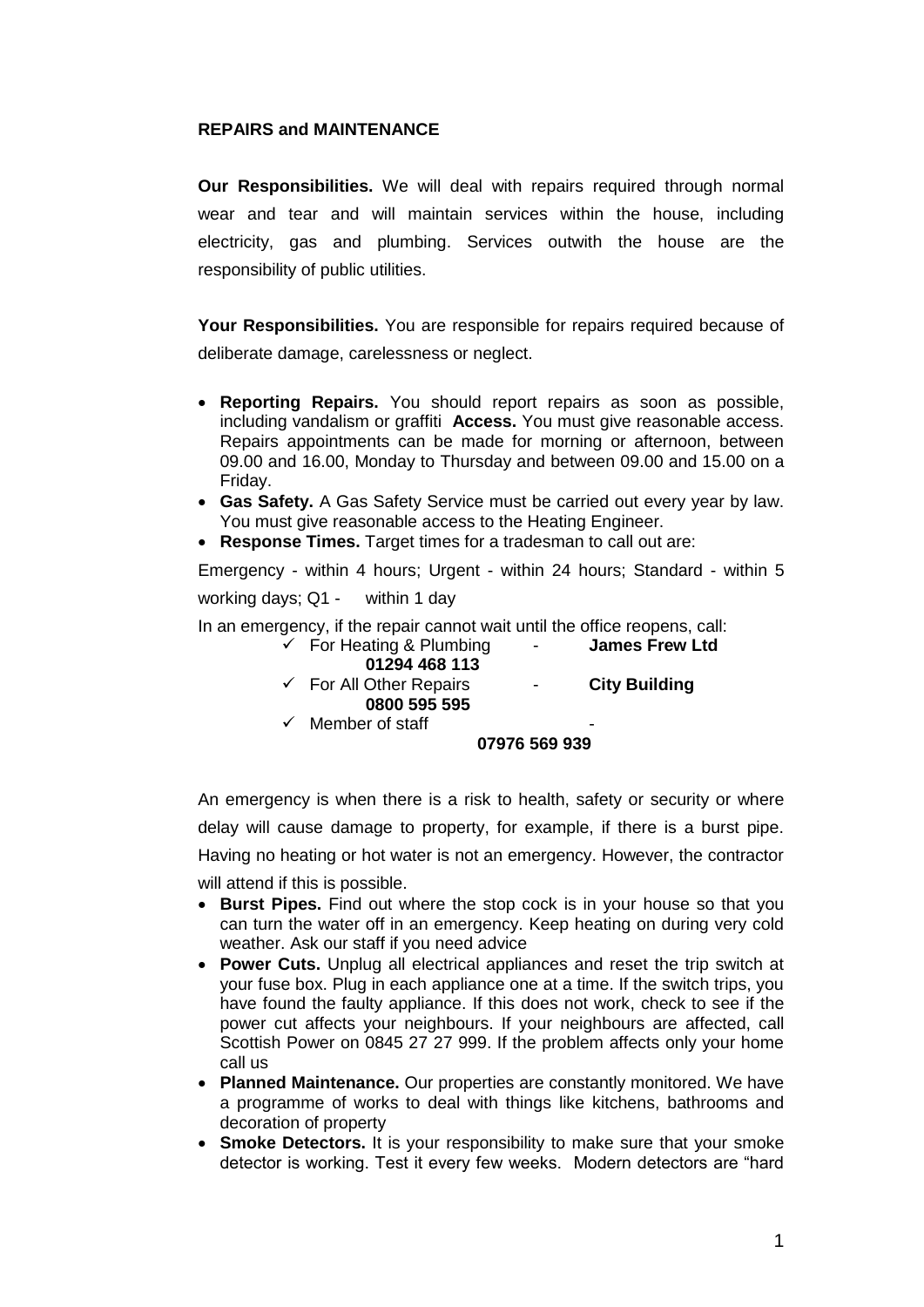wired" to the main fuse box. A regular high pitched chirping sound indicates that the battery should be replaced

- **Floor Coverings.** If a repair requires that your floor covering must be lifted you will be responsible for lifting it and refitting it. We are not responsible for any damage. You may be able to make a claim through your house contents insurance
- **Baths.** Baths should be cleaned with mild detergents, not abrasive cleaners or bleach
- **Kitchen Worktops.** Spilled liquid, including water, can damage kitchen fittings and should be quickly mopped up. Worktops should be cleaned with water and mild detergent. Hot dishes should not be placed directly onto worktops. A chopping board should be used. The worktop should never be used as a cutting or chopping surface
- **TV Aerials and Satellite Systems.** You must not fit individual aerials or satellite dishes. The TV signal is through a common aerial from the Black Hill transmitter, halfway between Glasgow and Edinburgh. We are not responsible for making sure that every possible channel is available from every supplier. Some channels may not be available in your property. You should take this into account when buying a TV package from, for example, SKY or Virgin
- **Rechargeable Repairs.** You might be recharged for repairs to put the property back to its original condition; because of an accident; because of carelessness, negligence, misuse or abuse or because of forced entry to the house
- **Condensation.** When moist air comes into contact with a cool surface it becomes liquid. On a window, drops of water run down. A wall soaks up the moisture and becomes damp, causing **mould**. You must make sure that your house is properly ventilated and aired, especially when drying clothes or cooking. Don't dry clothes on your radiators or over doors. Wipe and dry condensation quickly, especially at windows and around the toilet cistern. We have a detailed advice leaflet available
- **Satisfaction.** A questionnaire is issued after every repair. Returns are entered into a monthly Prize Draw
- **Right to Repair.** The Housing (Scotland) Act 2001 introduced a Right to Repair. If we do not carry out a repair on time you may have the right to arrange for the repair to be done yourself. Contact us for further information
- **Right to Compensation for Improvements.** Under the Housing (Scotland) Act 2001, compensation for improvements may be available after a tenancy has ended, provided that written permission had been given in advance. Contact us for further information
- Lofts. Lofts are normally common to the property and contain technical equipment, such as, TV aerial wiring. Lofts are not designed for storage. You do not have the right to access loft spaces

## **8. SAFETY in the HOME**

- **Gas.** If you smell gas put out all cigarettes. Do not use a match or a naked flame to find the leak. Do not use electrical switches. Open doors and windows. Check to see if a tap is left on or a pilot light is blown out. If you still think there's a leak turn off the gas at the meter and phone 0800 111 999
- **Fire.** Do not store prams, bikes, etc. on the landing or in any other common area. Do not wedge open fire doors. Never store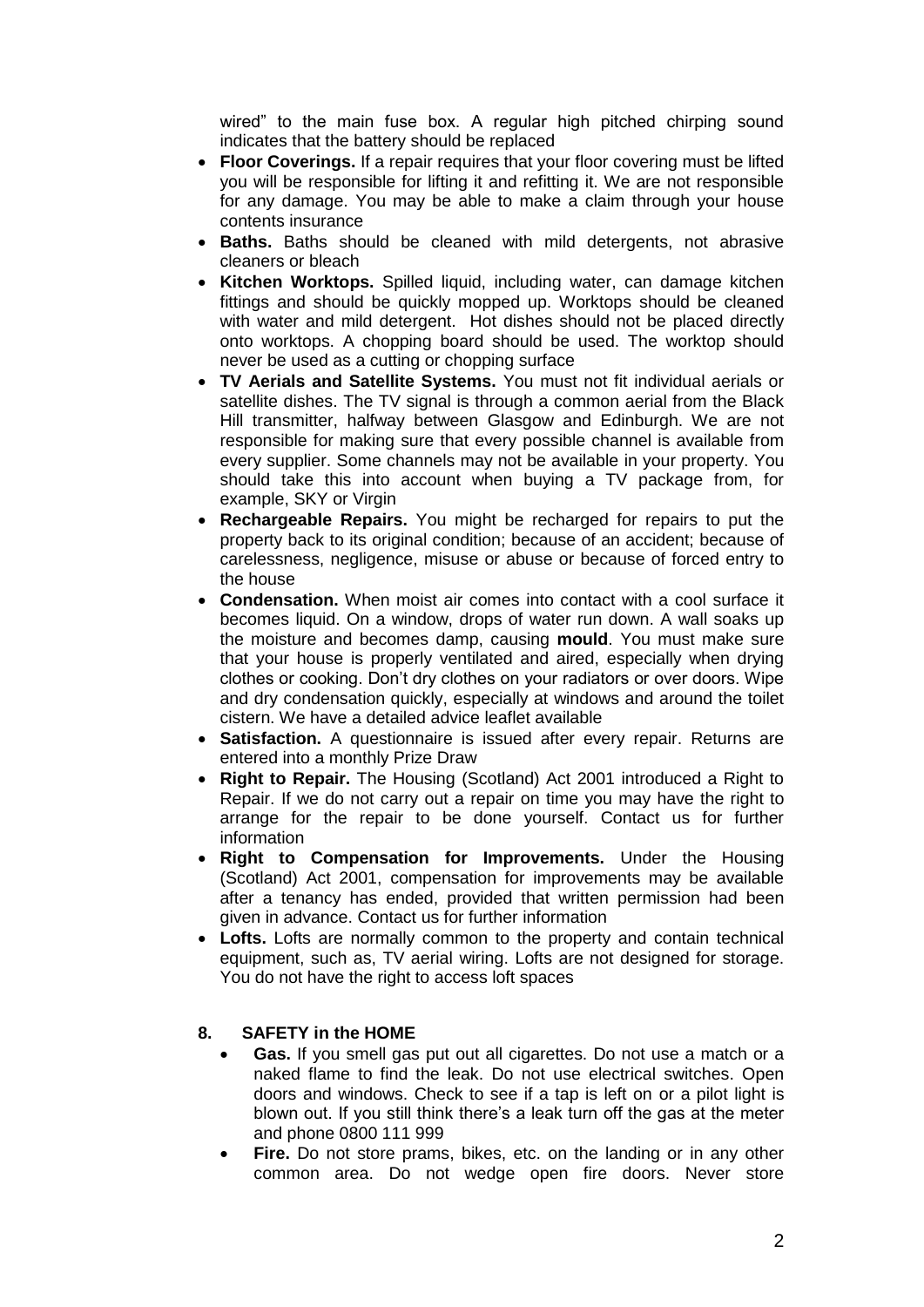inflammable liquids in your home or in the property. Contact Strathclyde Fire & Rescue to arrange a free FIRE SAFETY visit. If you discover a fire, close the door to the room where the fire is. Make sure everyone leaves the house. Then phone 999

- **Security.** When you go out never hide your key. Thieves always know where to look. Leave a spare key with someone you can trust. Check the identity of callers before letting them in (officials carry an identity card). Don't let strangers into the property if they press your buzzer for access. Cancel deliveries of newspapers, milk, etc. before going on holiday. Keep close doors locked
- **1. Introduction:** Blochairn Housing Association will provide a maintenance service that considers the interests of residents. It will be efficient, cost effective and of the highest possible quality
- **2. Legal Duty:** The Association will meet all standards set by law, including all Health and Safety at Work Legislation
- **3. Equal Opportunities:** The Association will have an Equal Opportunities Policy and will make sure all Approved Contractors have an Equal Opportunities Policy
- **4. Association and Tenant Responsibilities:** Details of the Association's and Tenant's responsibilities are in the Tenancy Agreement and Tenant Handbook
- **5. Funding:** The Association will make sure that money is available for effective maintenance services. Funding will normally come from the Association's rents and will be agreed each year by the Management **Committee**
- **6. Financial Control:** Maintenance spending will be reviewed regularly by the Management Committee. The Association's Staff can authorise repairs (Director – up to £5000, or greater in an emergency; Housing Services Officer – up to £2000; Housing Services Assistant – up to £500). Staff will follow procedures for ordering work and for dealing with invoices
- **7. Repairs Categories:**

"Emergency" repairs are those needed to prevent a risk to health and safety or to prevent serious damage to property or services. Examples include gas leaks; burst water pipes, loss of water supplies and health and safety hazards. Emergency repairs will be responded to within 4 hours. When the emergency has been dealt with, other work might be needed. A new works order will be issued for the additional work. "Urgent" repairs are those which could cause significant inconvenience to the Tenant or cause ongoing damage to property. Examples include faulty heating systems or electrical power failure. Urgent repairs will be responded to within 24 hours. When the urgent repair has been dealt with other work might be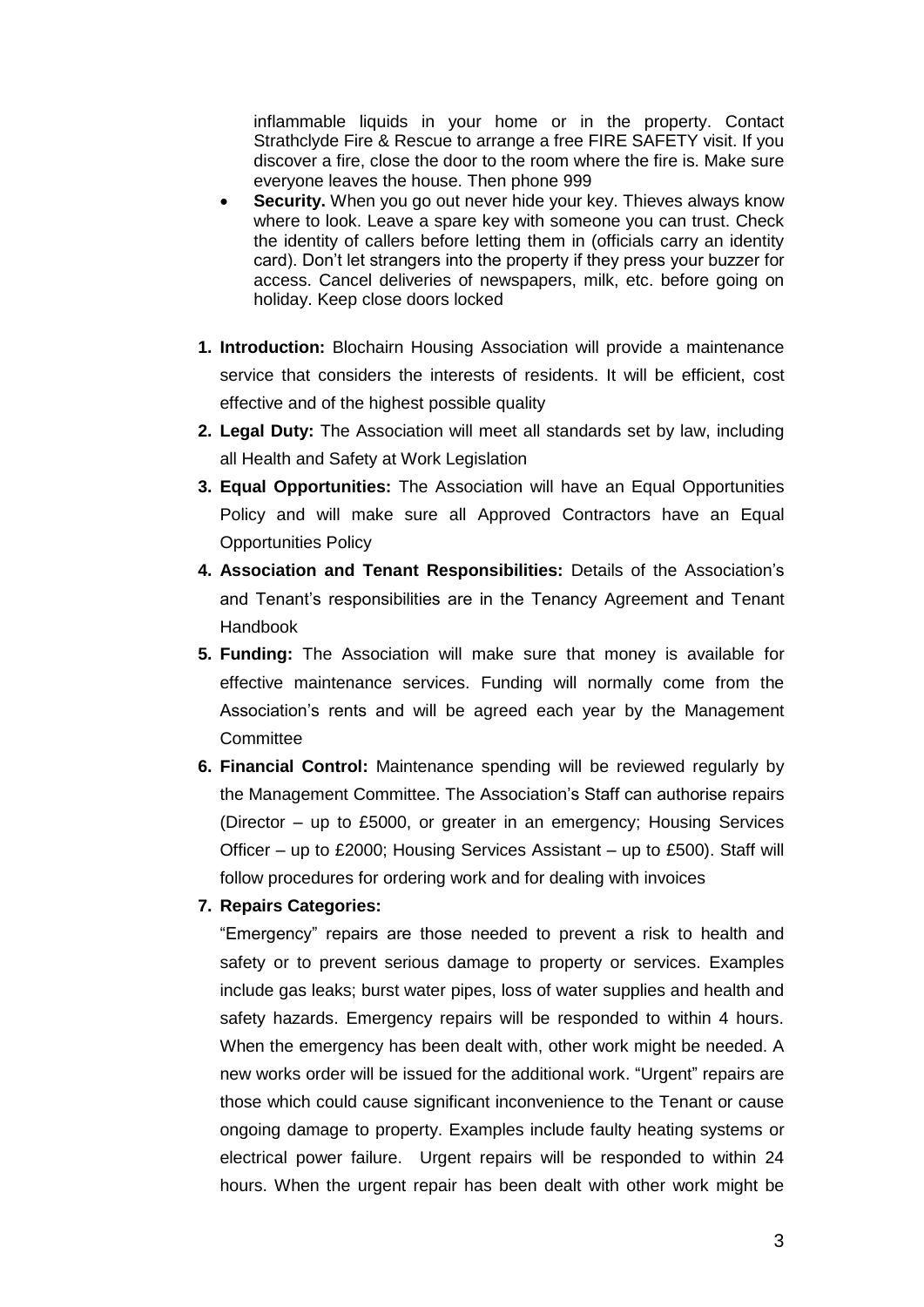needed. A new works order will be issued for the additional work. "Standard" repairs are those that are not "emergency" or "urgent", for example, dripping taps or damaged plasterwork. Standard repairs will be responded to within 5 working days. "Other" repairs are unusual events, for example, the manufacture of a replacement window unit or work in an empty house.

"Qualifying Repairs" are repairs under the Right to Repair Regulations 2002. This table shows the number of days allowed to complete a Qualifying repair. The time starts the next working day after the Tenant reports the repair or the next working day after an inspection.

| <b>Defect</b>                                                             |   |  |
|---------------------------------------------------------------------------|---|--|
|                                                                           | s |  |
| Blocked flue to open fire or boiler                                       | 1 |  |
| Blocked or leaking foul drains, soil stacks or toilet pans where there is |   |  |
| no other toilet in the house.                                             |   |  |
| Blocked sink, bath or drain.                                              | 1 |  |
| Electric power -                                                          |   |  |
| loss of electric power:                                                   |   |  |
| partial loss of electric power                                            |   |  |
| Insecure external window, door or lock.                                   |   |  |
| Unsafe access path or step.                                               |   |  |
| Significant leaks or flooding from water or heating pipes, tanks,         |   |  |
| cisterns.                                                                 |   |  |
| Loss or partial loss of gas supply.                                       | 1 |  |
| Loss or partial loss of space or water heating where no alternative       |   |  |
| heating is available.                                                     |   |  |
| Toilet not flushing where there is no other toilet in the house.          | 1 |  |
| Unsafe power or lighting socket, or electrical fitting.                   |   |  |
| Water supply -                                                            |   |  |
| loss of water supply;                                                     |   |  |
| partial loss of water supply.                                             | 3 |  |
| Loose or detached banister or hand rail.                                  | 3 |  |
| Unsafe timber flooring or stair treads.                                   |   |  |
| Mechanical extractor fan in internal kitchen or bathroom not working.     |   |  |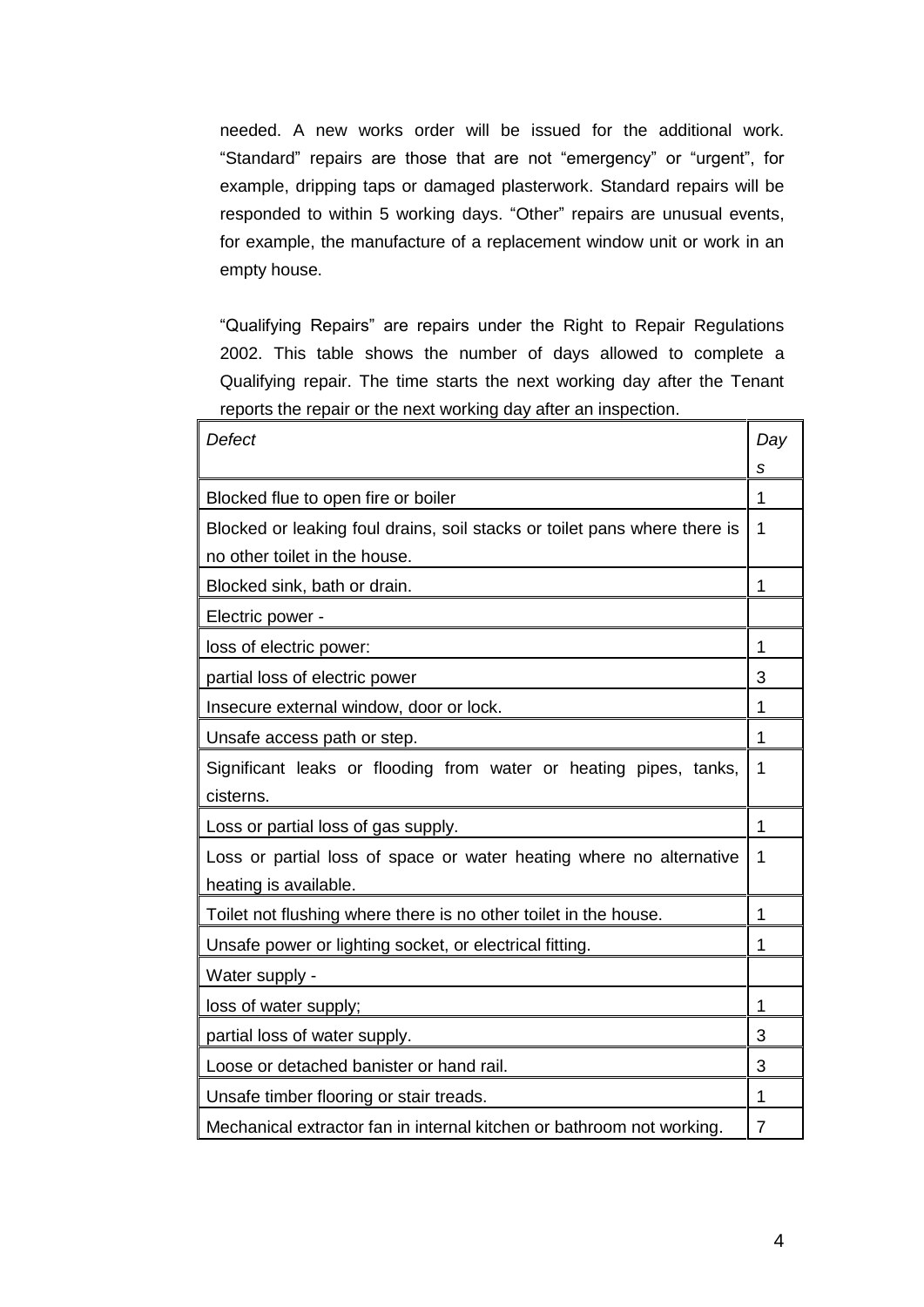It may not be possible to complete a repair during the first visit if, for example, materials or replacement parts need to be ordered. If a temporary repair is carried out the work may be considered complete and another order will be issued for additional work.

Major repairs and renewals of, for example, kitchens, boilers, bathrooms, etc. will be categorised as "Planned Maintenance". The programme for these works will be agreed by the Management Committee. Renewals will only be carried out where the tenant has a clear rent account and has no other debts to the Association. Other repairs, required under the Tenancy Agreement, will be carried out irrespective of outstanding arrears or debts.

**8. Repairs Administration:** Any member of staff can complete the Repairs Report form to identify the category of repair, whether it is likely to be a recharge or covered by insurance, if an inspection is necessary and when access will be available. The Tenant will be told if the cost of the repair is likely to be recharged.

The Housing Services Assistants will process Repairs Report forms by recording the details on computer; issuing Works Orders to contractors and tracking the progress of the repair. The contractor will be given two copies of the works order. One will be returned when the work is complete and the other with the invoice.

Access for repairs will be arranged in the morning or afternoon between 9am and 4pm Monday to Thursday and 9am to 3pm on Friday. Specific times cannot normally be arranged.

For Qualifying Repairs a letter will be sent to the Tenant giving the Works Order number; a description of the works to be carried out; maximum time allowed to complete the repair; name, address and phone number of the contractor; name, address, and telephone number of the 'Secondary Contractor'; and confirmation of access arrangements. The Housing Services Assistant will check if a Qualifying Repair was completed within the required time and, if not, arrange the compensation payment to the Tenant.

If a Tenant has requested a repair directly from a Contractor outwith office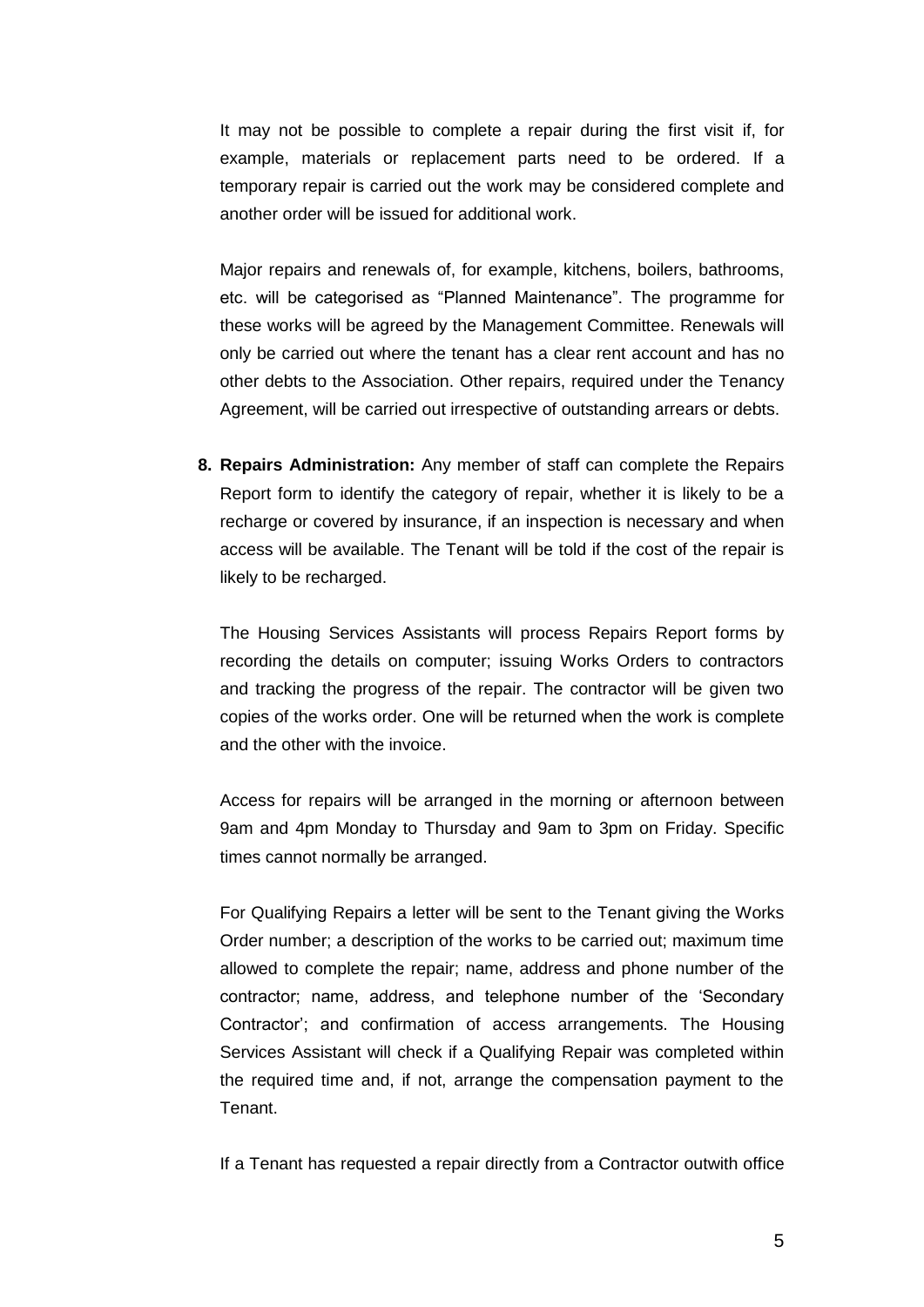hours the Housing Services Assistant will complete a Repair Report Form, record details on the computer and issue a Works Order to the Contractor. The Housing Services Assistant will judge whether the 'call out' was reasonable.

If a contractor reports that arranged access has not been given by the Tenant the Housing Services Assistant will contact the Tenant to make another arrangement. Another Works Order may be required and the no access visit may be recharged.

#### **9. Inspections**

- $\triangleright$  A pre inspection of a Routine repair may be arranged if it is not clear why it is needed; it might be rechargeable; there might be an insurance claim; it might cost more than £500 or there have been several similar repairs in the past. A post inspection will be carried out where a tenant is unhappy with the work. The target for pre inspection and post inspection of Routine repairs is 10%
- $\triangleright$  Pre and post inspections will be carried out for all replacement of kitchens, bathrooms and boilers; alteration requests; void property repairs, medical adaptations and insurance claims
- $\triangleright$  Pre and post inspections will be carried out by the Housing Services Assistant and/or the Housing Services Officer. Photographic records will be kept, where appropriate

#### **10. Ordering Work**

The Housing Services Assistant will normally instruct the Contractor but Reactive repairs can be ordered by any member of staff within the delegated authority. The Housing Services Officer will order Planned Maintenance works. Work will be ordered from companies on the Association's Approved Contractors list, except in circumstances where it is necessary to use specialist contractors; where Approved Contractors cannot provide the services or where a Contractor is being given an opportunity to be considered for inclusion on the Approved List.

### **11. Dealing with Invoices**

- ▶ The Finance Assistant will run the "Jobs Awaiting Invoices" Report several times each month and contact contractors for outstanding invoices
- $\triangleright$  When an invoice is received it will be passed to the Housing Services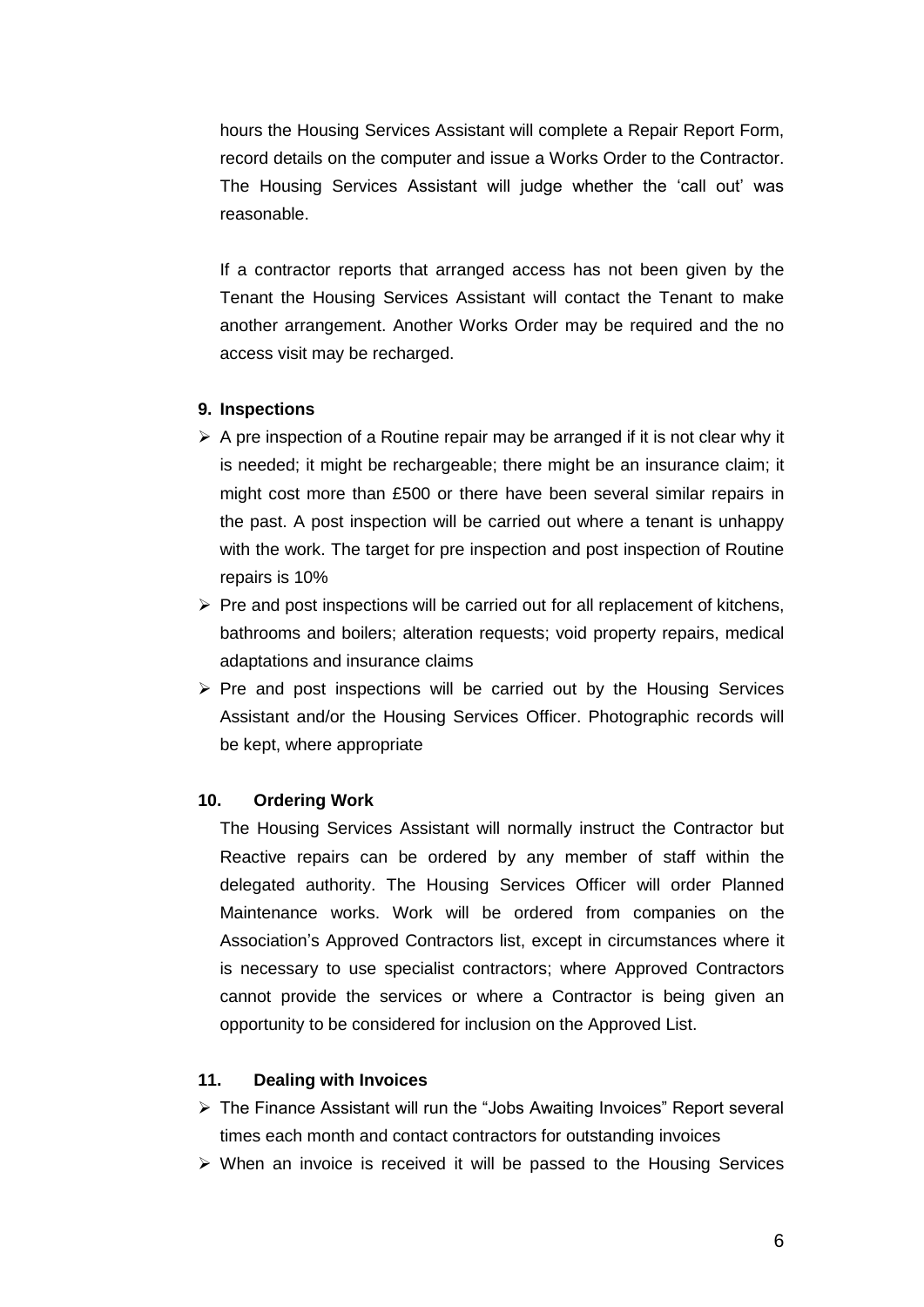Assistant who will check that the invoice is accurate and reasonable; contains all relevant and required information; matches the work that was ordered and is for the correct amount

- $\triangleright$  The Housing Assistant will attach the original Repairs Report form and Works Order to the invoice and check that work was carried out within target date
- $\triangleright$  If the target date has been missed the Housing Services Assistant will record the reason on the file and on the computer and check whether compensation is due under the 'Right to Repair'. The Housing Services Assistant will pass the invoice to the Finance Assistant
- > The Finance Assistant will date/grid stamp, give a voucher number, check arithmetically, initial, enter in the Purchase Ledger and make a brief note of expenditure category. The Finance Assistant will pass the invoice to the appropriate staff member to be authorised
- $\triangleright$  The Housing Services Assistant will authorise maintenance invoices under £500. Invoices over £500 require two signatures, one of which must be the Housing Services Officer or Director. Invoices over £1000 require two signatures, one of which must be the Director
- $\triangleright$  Invoices will normally be paid through the BACS system. The Finance Assistant will process payments which will be approved by the Housing Officer or by the Director. Payments over £2,000 must be approved by the Director

## **12. Tenant Satisfaction**

The Housing Services Assistant will send a Tenant Satisfaction form for every repair. A statistical report will be given to Management Committee. To encourage Tenants to return the form there will be a £25 monthly prize draw. Satisfaction will be checked at the settling in visit for new tenants

# **13. Scottish Housing Quality Standard (SHQS) and the Energy Efficiency Standard for Social Housing (EESSH)**

The Association complies with the SHQS and the EESSH. The Scottish Government introduced the SHQS to make sure that tenants' homes are energy efficient; safe and secure; not seriously damaged and have kitchens and bathrooms that are in good condition. The EESSH aims to encourage landlords to improve the energy efficiency of social housing in Scotland. It sets a single minimum Energy Efficiency rating for landlords to achieve dependent on the house type and the fuel type used to heat it.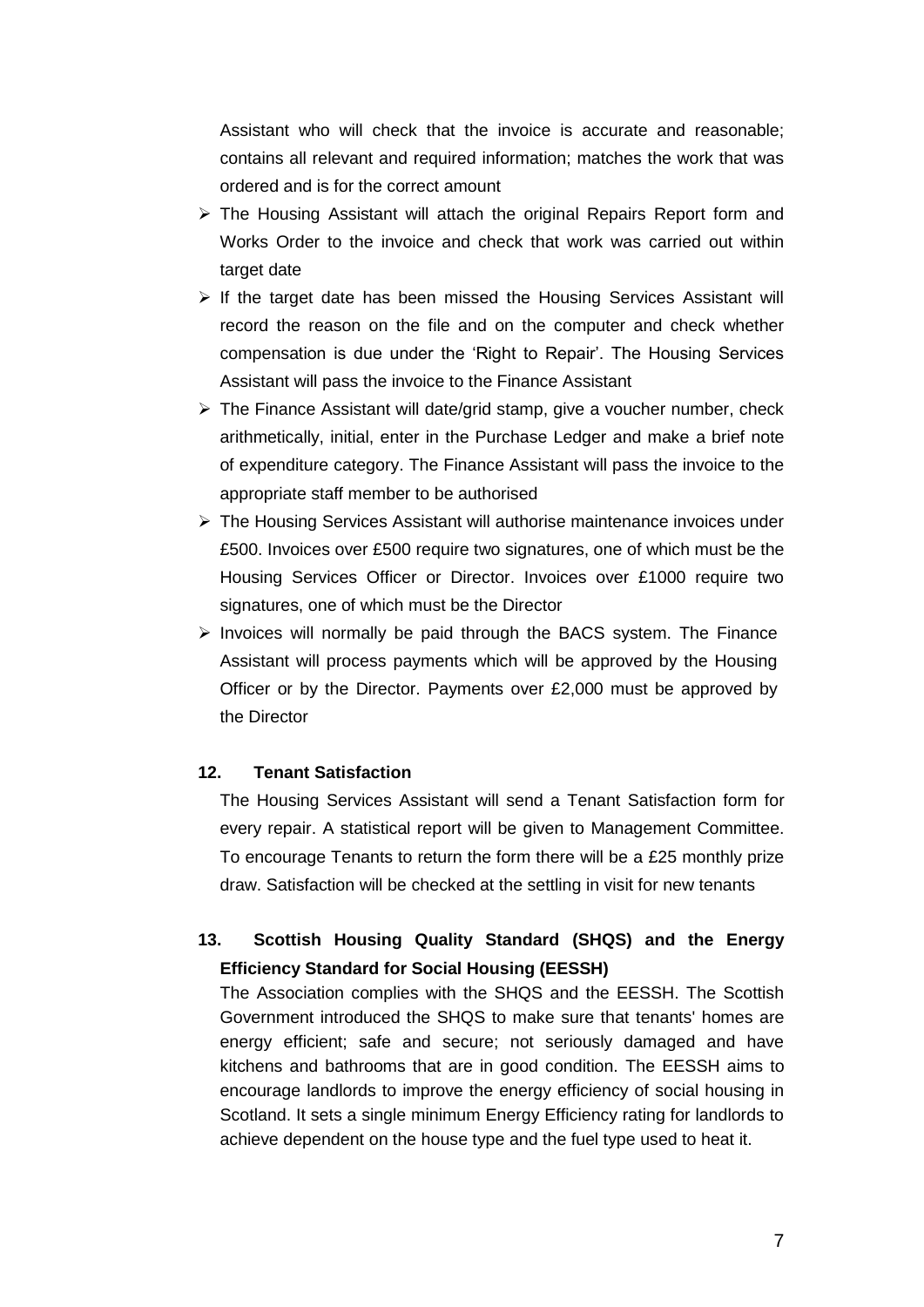## **14. Defects**

Defects will be dealt with under the terms of the contract

### **15. Contractors**

The list of Approved Contractors for reactive/day to day repairs will be reviewed each year. The Association has a long history of establishing extremely good working relationships with contractors for both day to day and planned works. This is a vital component of the Association's work, particularly as no technical staff are directly employed. Contractors will provide full details about the company and these will be recorded by the Finance Assistant. If a Director or Manager of the company is related to a member of the Association's Management Committee or Staff it is that person's responsibility to let the Chairperson and Director know. The Committee or Staff member will not be involved in the appointment of the Contractor. A Register of Interests of Staff and Committee Members will be kept. Contractor's performance will be continuously monitored by Staff and through statistical reports to the Management Committee.

### **16. Tendering**

- $\triangleright$  The Association must comply with the Public Contracts (Scotland) Regulations 2015, the Procurement Reform (Scotland) Act 2014 and the Procurement (Scotland) Regulations 2016 and relevant European Union legislation and regulations
- $\triangleright$  Appropriate procedures will be agreed for the award of projects valued at over £2million and will involve consultants, e.g. Quantity Surveyor and Architect. The Association will consider both quality and price and accept the tender that provides the best overall value
- $\triangleright$  For contracts valued at less than £2million the Association will consider each case on its merits. Where a good working relationship has been established with a contractor, exceptional service is being provided and tenant satisfaction is high, the Association would not wish to jeopardise the relationship by embarking on a process where the established contractor may be unsuccessful, for example, if another contractor proposed an extremely low price simply to win a contract. A process of negotiation may be more appropriate and is the Association's preferred option

#### **17. Insurance**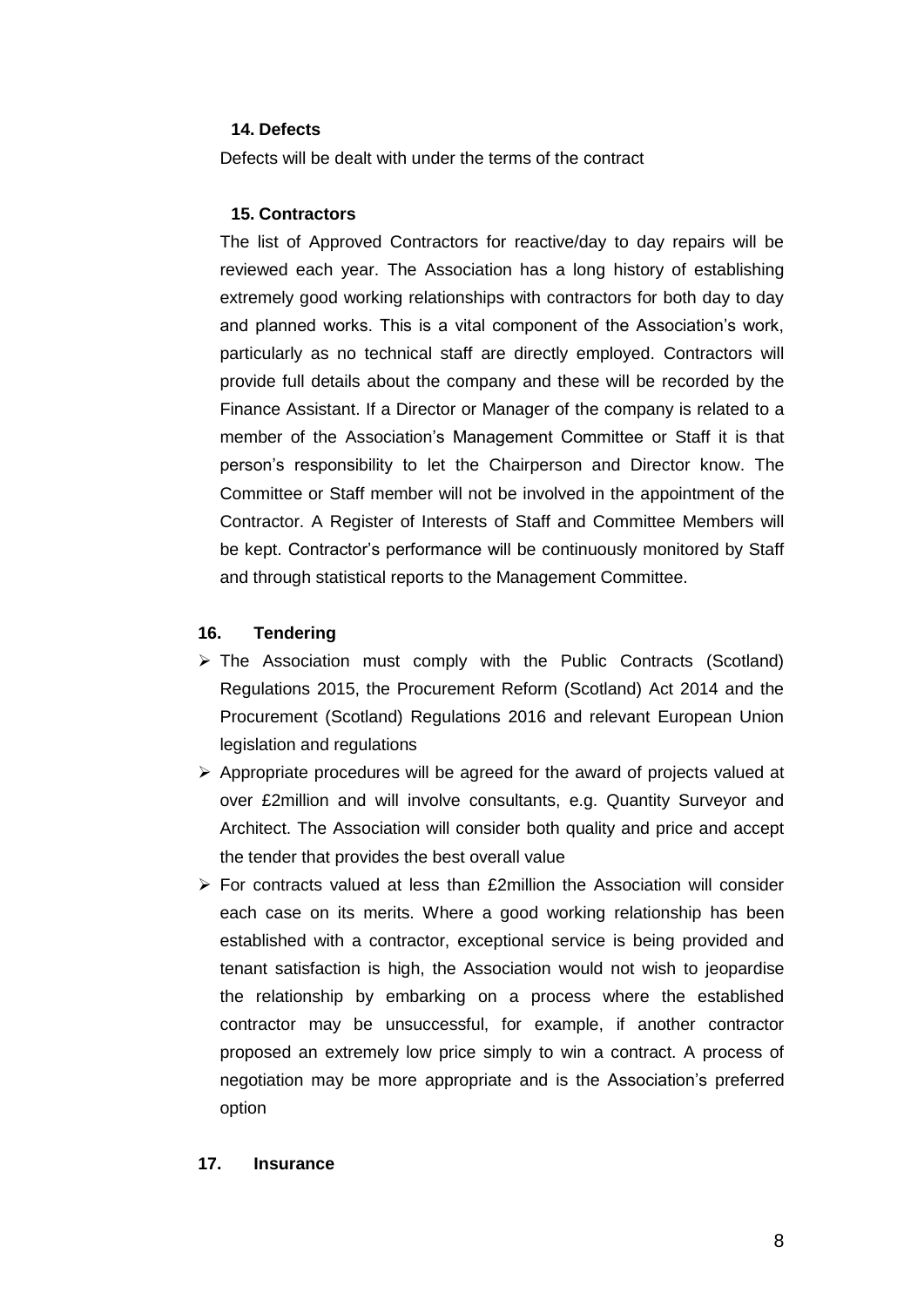The Association will make sure that its assets, properties and services are insured, including Public Liability and Third Party cover. The insurers will be told as soon as possible about repairs or incidents that might result in an insurance claim.

#### **18. Rechargeable Repairs**

The Association will charge Tenants for the cost of carrying out repairs which are due to the neglect, carelessness or abuse of property and for repairs needed because of problems caused by the Tenant's own equipment or fittings. If property or fittings are damaged because of a criminal act by someone not connected to the Tenant the Association may ask the Tenant to get a Crime Reference Number from the Police.

The Housing Services Assistant will deal with administration of rechargeable repairs. If possible, the Tenant will be asked to agree to pay for the repair before it is ordered. Alternatively, the Tenant will be advised in writing as soon as possible that the repair is rechargeable. The Tenant will normally be given the option of paying by instalment. Tenants who are unhappy about a recharge can follow the Complaints Procedure. The Housing Services Officer can use discretion and not charge for the repair if the amount is less than £100. Amounts over £100 will be referred to the Management Committee

## **19. Alterations**

Tenants will be asked to make a written application on a standard form. Tenants will be advised within 28 days in writing by the Housing Services Officer whether they can proceed and whether the property must be returned to its original condition at the end of the tenancy. Permission will normally be given if the work will meet relevant standards of safety and workmanship; will not increase maintenance costs for the Association; will not make it more difficult to let the house in future; will not result in risks to Health and Safety; will be carried out by qualified tradesmen, if it involves gas or electricity, and the Tenant accepts responsibility for making sure that the work meets all Planning and Building Regulations and for getting written confirmation from Glasgow City Council. If an application is refused an explanation will be given. The Tenant can use the Complaints Procedure if they are unhappy with a decision to refuse permission.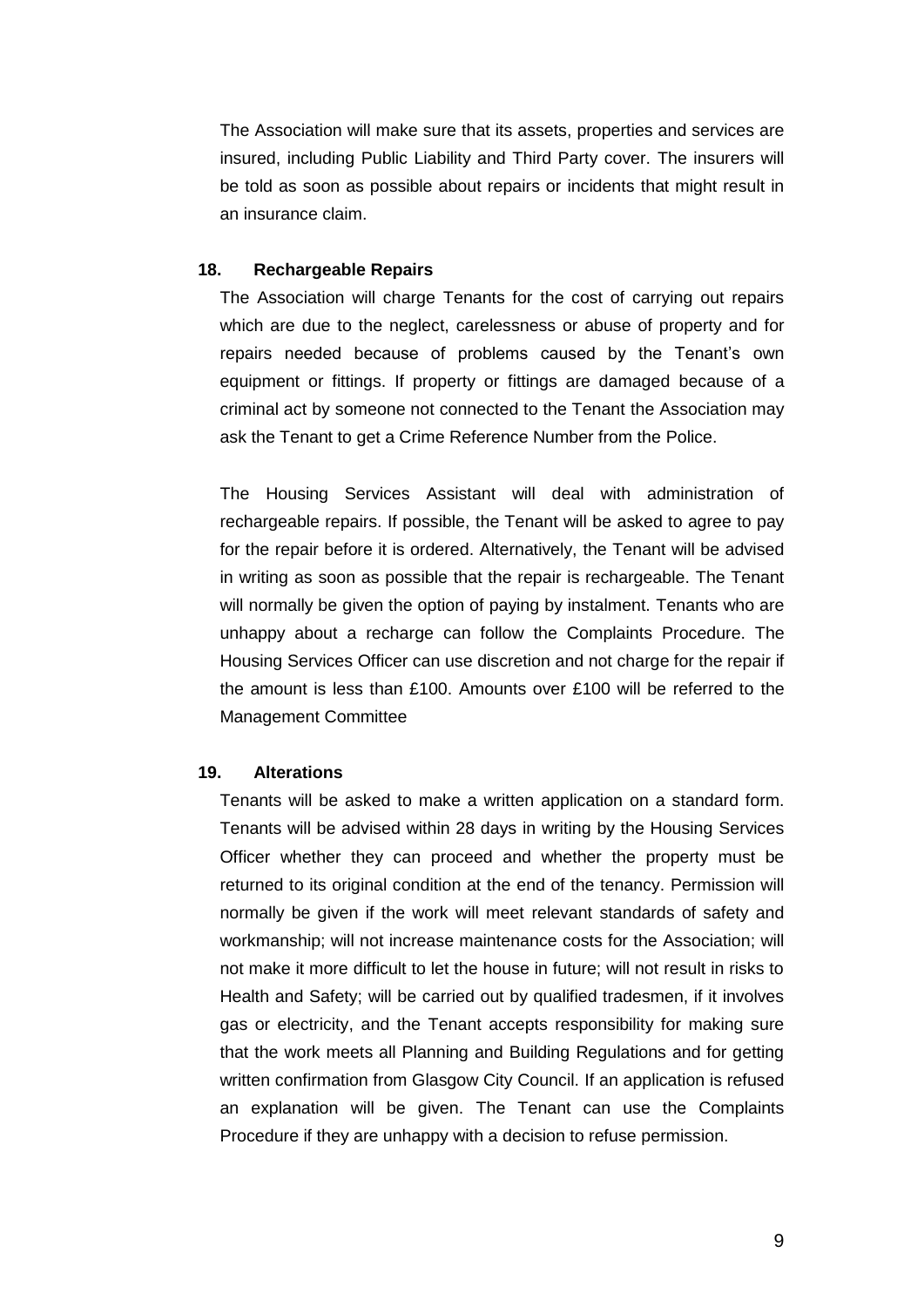### **20. Void Management**

When notice of the end of tenancy is given the Housing Services Officer and/or Housing Services Assistant will inspect the house and record details of work required. The Housing Services Officer and/or Housing Services Assistant will inspect the house after it is vacated, record any additional work and issue Works Orders to Contractors. Normally work will be completed within 5 working days. The Management Committee will monitor spending on void property.

# **21. Factoring**

The Association will act as Factors and provide services as detailed in the Written Statement of Services to Owners. The Finance Assistant will deal with invoices for owners' accounts.

## **22. Record Keeping**

A repair record will be kept on computer for each property and house. Service records will be kept for central heating systems.

### **23. Gas Safety**

The Housing Services Assistant will make sure that gas boilers are serviced at intervals of not more than 12 months and that computer records are up to date. Tenants will be given a copy of the Gas Service Record by the Heating Engineer at the time of the service. When a house is vacated the boiler will be serviced. A copy of the Gas Service Record will be kept for at least two years. The maintenance, servicing and inspection of gas appliances will be carried out by a Corgi Registered company.

#### **24. Electrical Safety**

The Association will arrange for an Electrical Safety Check for every vacant house before a new tenancy is created.

#### **25. Energy Performance Certificate**

An EPC will be obtained for every vacant house. The EPC is valid for 10 years. Recommendations in the EPC will be considered and acted upon as appropriate.

#### **26. Monitoring**